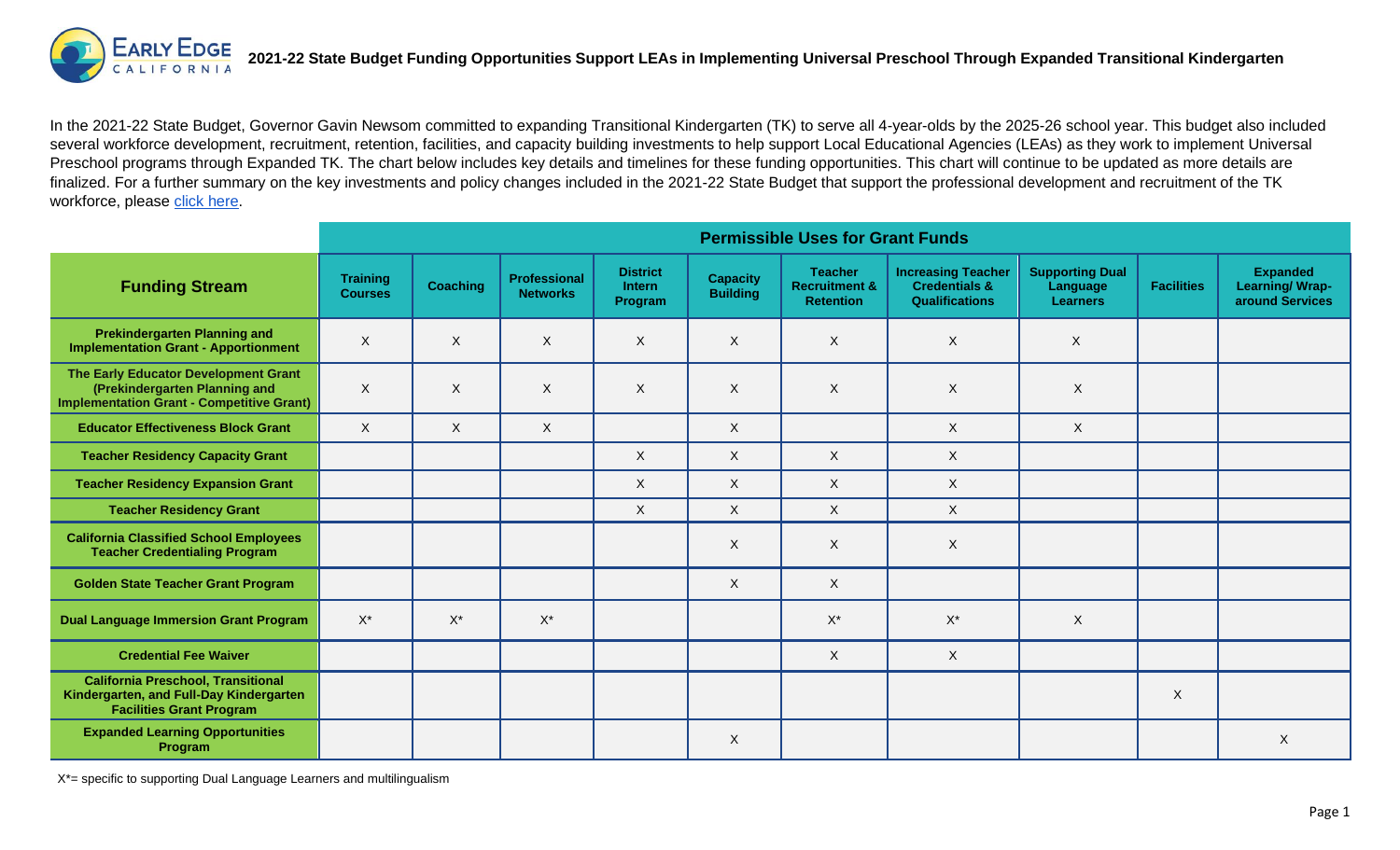

|                                                                                                                                     |                                                                                                                                        | <b>Lead Agency</b>                                                                                                                                                                                                                                                                                                                                                                                                                                                                                            |                                            |                                                                                                       |                                                  |                                                      |                                                                                                                                                  |
|-------------------------------------------------------------------------------------------------------------------------------------|----------------------------------------------------------------------------------------------------------------------------------------|---------------------------------------------------------------------------------------------------------------------------------------------------------------------------------------------------------------------------------------------------------------------------------------------------------------------------------------------------------------------------------------------------------------------------------------------------------------------------------------------------------------|--------------------------------------------|-------------------------------------------------------------------------------------------------------|--------------------------------------------------|------------------------------------------------------|--------------------------------------------------------------------------------------------------------------------------------------------------|
| <b>Funding Stream</b>                                                                                                               | <b>State Budget</b><br>Investment<br><b>Total</b>                                                                                      | <b>Application required?</b>                                                                                                                                                                                                                                                                                                                                                                                                                                                                                  | Plan<br><b>Approval</b><br><b>Deadline</b> | <b>Application</b><br><b>Deadline</b>                                                                 | <b>Funds</b><br><b>Available</b><br><b>Until</b> | <b>Funding</b><br><b>Ongoing</b><br>or One-<br>Time? | <b>Managing Agency</b><br><b>Information</b>                                                                                                     |
| <b>Prekindergarten Planning and</b><br><b>Implementation Grant -</b><br><b>Apportionment</b>                                        | \$200 million                                                                                                                          | No, but a plan must be developed and considered by the governing<br>board at a public meeting. CDE has created an optional template<br>for plan development that can be found at<br>https://www.cde.ca.gov/ci/gs/em/.                                                                                                                                                                                                                                                                                         | June 30,<br>2022                           | N/A                                                                                                   | June 30,<br>2026                                 | One-time                                             | California Department of<br>Education                                                                                                            |
| The Early Educator Development<br><b>Grant (Prekindergarten Planning and</b><br><b>Implementation Grant - Competitive</b><br>Grant) | \$100 million                                                                                                                          | To be eligible to submit an RFA, prospective applicants must<br>submit a Letter of Intent (LOI). Submission of an LOI does not bind<br>the prospective applicant to submit an RFA or prevent an LEA from<br>participating as a member of a consortium led by another LEA, as<br>long as the lead LEA applicant submitted an LOI found at<br>https://www.cde.ca.gov/ci/gs/p3/documents/earlyedteacherdevgran<br>tloi.pdf<br>After the LOI is submitted, the RFA is expected to be available in<br>winter 2022. | N/A                                        | LOI must be submitted<br>on Feb. 2, 2022 by<br>5:00pm via email to<br>UPKworkforceRFA@cd<br>e.ca.gov. | June 30,<br>2024                                 | One-time                                             | California Department of<br>Education<br>https://www.cde.ca.gov/fg/fo/<br>profile.asp?id=5771&recID=5<br>771%20                                  |
| <b>Educator Effectiveness Block Grant</b>                                                                                           | \$1.5 billion                                                                                                                          | No, but a Board adopted plan is. The plan must be presented in a<br>public meeting before its adoption in a subsequent meeting on, or<br>before, December 30, 2021.                                                                                                                                                                                                                                                                                                                                           | Dec. 30,<br>2021                           | N/A                                                                                                   | June 30,<br>2026                                 | One-time                                             | California Department of<br>Education<br>https://www.cde.ca.gov/pd/ee<br>/eef2021.asp                                                            |
| <b>Teacher Residency Capacity Grant</b>                                                                                             | \$350 million for<br>Teacher<br><b>Residency Grant</b><br>Program; Up to<br>\$25 million per<br><b>LEA</b>                             | Yes, the RFA for this grant opportunity is now available. Twenty-<br>five million dollars is available for Teacher Residency Capacity<br>Grant awards up to a maximum of \$250,000 per eligible applicant.                                                                                                                                                                                                                                                                                                    | N/A                                        | Feb. 14, 2022<br>at 5pm                                                                               | <b>June 30,</b><br>2026                          | One-time                                             | Commission on Teacher<br>Credentialing<br>https://www.ctc.ca.gov/educat<br>or-prep/grant-funded-<br>programs/teacher-residency-<br>grant-program |
| <b>Teacher Residency Expansion Grant</b>                                                                                            | \$350 million for<br>Teacher<br><b>Residency Grant</b><br>Program; LEA<br>allocation TBD                                               | Yes, details TBD. RFA expected to be released in first quarter of<br>2022.                                                                                                                                                                                                                                                                                                                                                                                                                                    |                                            | <b>TBA</b>                                                                                            | <b>June 30,</b><br>2026                          | One-time                                             | Commission on Teacher<br>Credentialing<br>https://www.ctc.ca.gov/educat<br>or-prep/grant-funded-<br>programs/teacher-residency-<br>grant-program |
| <b>Teacher Residency Grant</b>                                                                                                      | \$350 million for<br>Teacher<br><b>Residency Grant</b><br>Program; LEA<br>allocation TBD;<br>Up to \$25,000<br>per Teacher<br>Resident | Yes, details TBD. RFA expected to be released in first quarter of<br>2022.                                                                                                                                                                                                                                                                                                                                                                                                                                    |                                            | <b>TBA</b>                                                                                            | June 30,<br>2026                                 | One-time                                             | Commission on Teacher<br>Credentialing<br>https://www.ctc.ca.gov/educat<br>or-prep/grant-funded-<br>programs/teacher-residency-<br>grant-program |